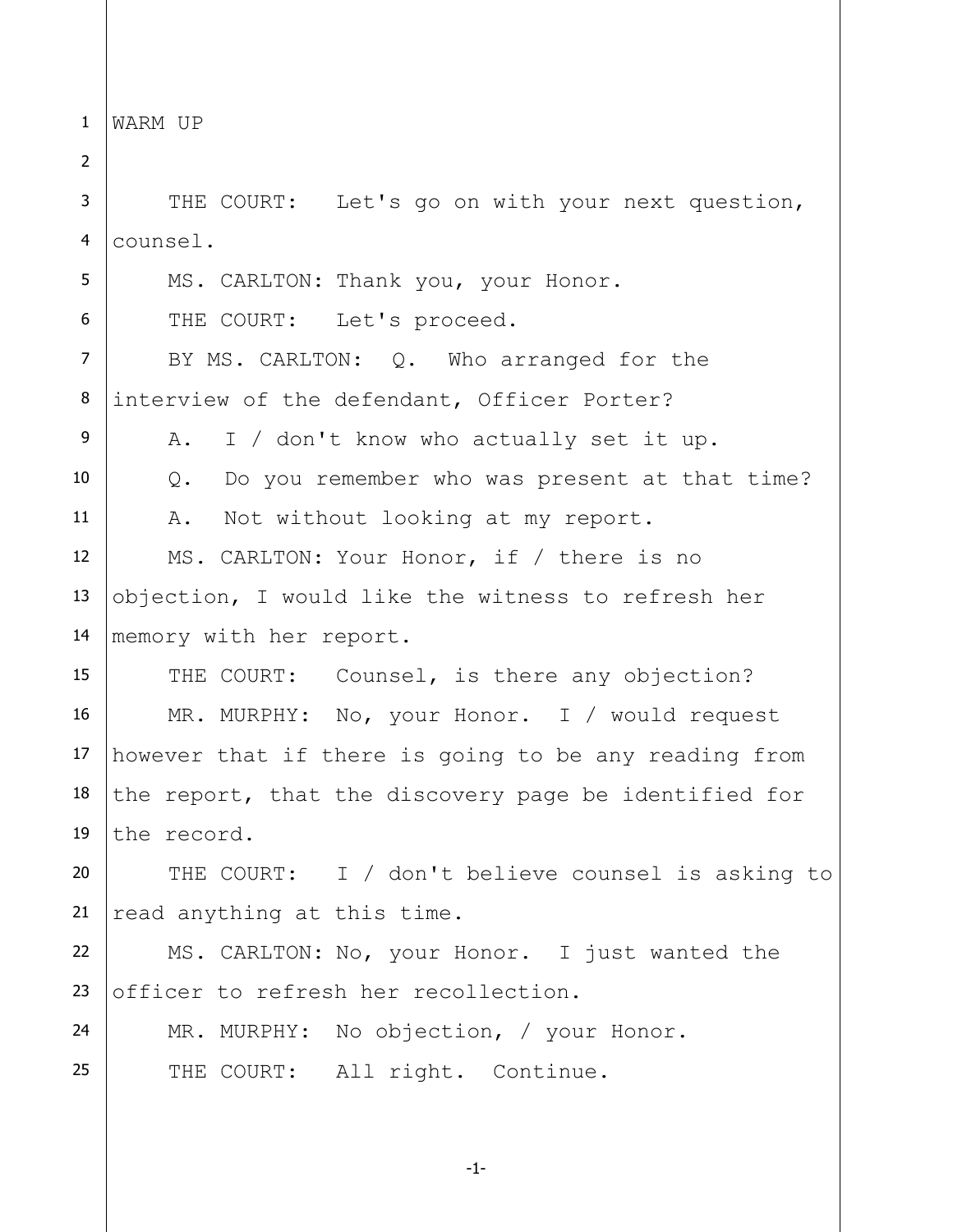| $\mathbf{1}$    | BY MS. CARLTON: Q. Do you find the paragraph            |  |  |  |  |  |  |  |  |
|-----------------|---------------------------------------------------------|--|--|--|--|--|--|--|--|
| $\overline{2}$  | that reflects that in your report?                      |  |  |  |  |  |  |  |  |
| 3               | A. If I may have just one moment I believe / I can      |  |  |  |  |  |  |  |  |
| $\overline{4}$  | find it.                                                |  |  |  |  |  |  |  |  |
| 5               | THE COURT: Take your time.                              |  |  |  |  |  |  |  |  |
| 6               | THE WITNESS: Thank you, your Honor. Yes, I have         |  |  |  |  |  |  |  |  |
| $\overline{7}$  | found it.                                               |  |  |  |  |  |  |  |  |
| 8               | BY MS. CARLTON: Q. Who was present at the               |  |  |  |  |  |  |  |  |
| 9               | interview on that date? /                               |  |  |  |  |  |  |  |  |
| 10 <sup>°</sup> | A. The defendant was there, I was there and my          |  |  |  |  |  |  |  |  |
| 11              | partner was also there.                                 |  |  |  |  |  |  |  |  |
| 12 <sup>2</sup> | Q. Was anyone else in attendance?                       |  |  |  |  |  |  |  |  |
| 13              | A. No one else attended the interview, but / there      |  |  |  |  |  |  |  |  |
| 14              | were people who were walking by and probably heard what |  |  |  |  |  |  |  |  |
| 15 <sub>1</sub> | we were saying.                                         |  |  |  |  |  |  |  |  |
| 16              | MR. MURPHY: Objection. Speculation on the               |  |  |  |  |  |  |  |  |
| 17 <sub>2</sub> | witness' part.                                          |  |  |  |  |  |  |  |  |
| 18              | THE COURT: Sustained.                                   |  |  |  |  |  |  |  |  |
| 19              | BY MS. CARLTON: $Q$ . Is anyone else listed / in        |  |  |  |  |  |  |  |  |
| 20              | your report as being present?                           |  |  |  |  |  |  |  |  |
| 21              | No.<br>Α.                                               |  |  |  |  |  |  |  |  |
| 22              | Q. Do you remember what time of day the interview       |  |  |  |  |  |  |  |  |
| 23              | was conducted?                                          |  |  |  |  |  |  |  |  |
| 24              | A. No, I don't, not without referring to / my           |  |  |  |  |  |  |  |  |
| 25              | report.                                                 |  |  |  |  |  |  |  |  |
|                 |                                                         |  |  |  |  |  |  |  |  |

-2-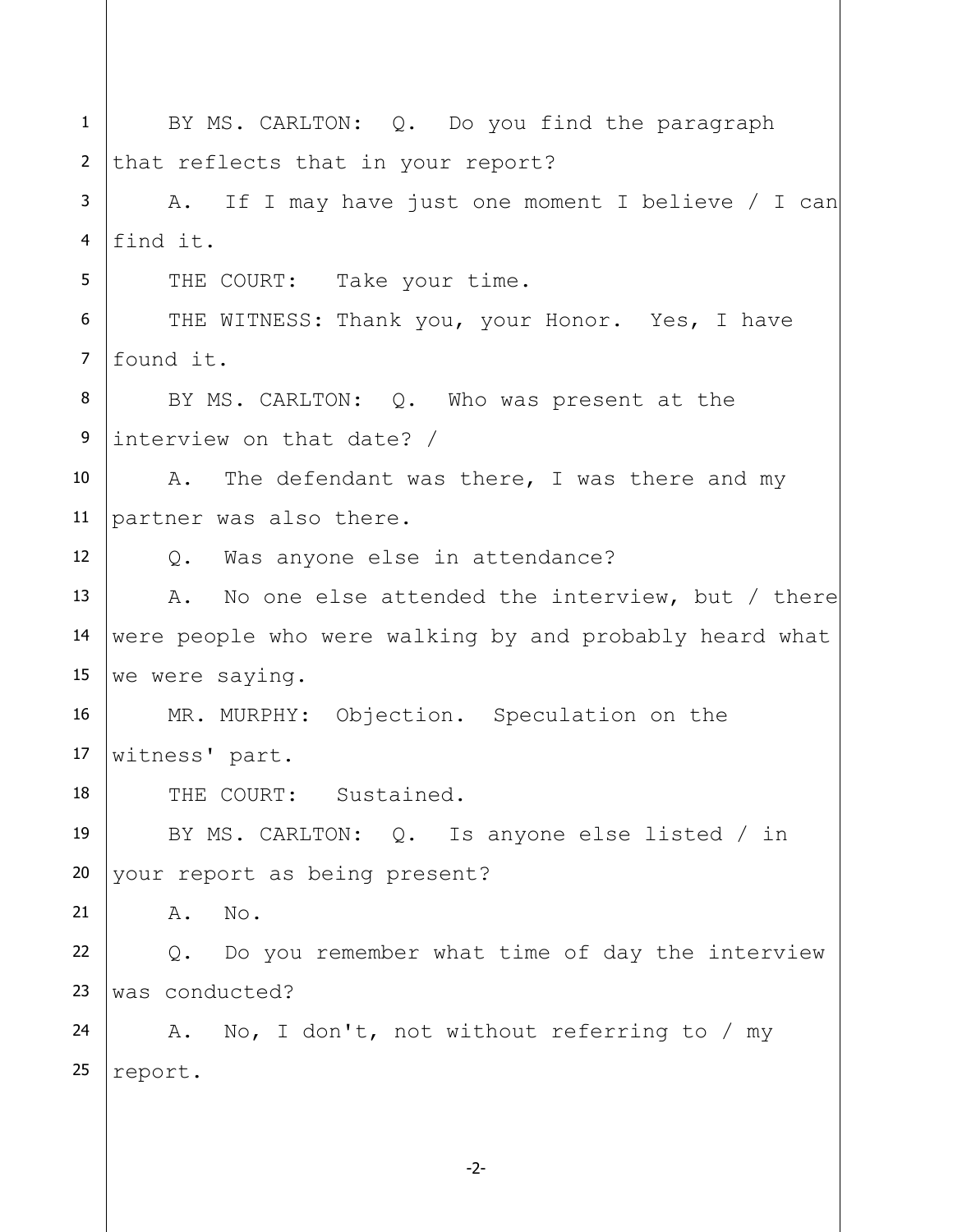| $\mathbf{1}$   | MS. CARLTON: May she do so, your Honor.             |  |  |  |  |  |  |  |  |
|----------------|-----------------------------------------------------|--|--|--|--|--|--|--|--|
| $\overline{2}$ | MR. MURPHY: No objection.                           |  |  |  |  |  |  |  |  |
| 3              | THE COURT: That's fine.                             |  |  |  |  |  |  |  |  |
| $\overline{4}$ | THE WITNESS: Actually, I don't see the time listed  |  |  |  |  |  |  |  |  |
| 5              | on this copy. There must be / another page that has |  |  |  |  |  |  |  |  |
| 6              | that. I am sorry.                                   |  |  |  |  |  |  |  |  |
| $\overline{7}$ | BY MS. CARLTON: Q. That's all right. We will        |  |  |  |  |  |  |  |  |
| 8              | check on that later and come back to it.            |  |  |  |  |  |  |  |  |
| 9              | A. All right.                                       |  |  |  |  |  |  |  |  |
| 10             | MS. CARLTON: Your / Honor, may I inquire when you   |  |  |  |  |  |  |  |  |
| 11             | are planning to take the recess?                    |  |  |  |  |  |  |  |  |
| 12             | THE COURT: Are you requesting to take that now?     |  |  |  |  |  |  |  |  |
| 13             | MS. CARLTON: If it is all right with / everyone,    |  |  |  |  |  |  |  |  |
| 14             | yes.                                                |  |  |  |  |  |  |  |  |
| 15             | MR. MURPHY: I never object to a break, your Honor.  |  |  |  |  |  |  |  |  |
| 16             | THE COURT: All right. Ladies and gentlemen, we      |  |  |  |  |  |  |  |  |
| 17             | will be in recess. Officer, you may step down. /    |  |  |  |  |  |  |  |  |
| 18             | MR. MURPHY: Your Honor, may we address the court    |  |  |  |  |  |  |  |  |
| 19             | once the jury has gone?                             |  |  |  |  |  |  |  |  |
| 20             | THE COURT: Yes, that's fine.                        |  |  |  |  |  |  |  |  |
| 21             | MR. MURPHY: I just wanted to inquire when was the   |  |  |  |  |  |  |  |  |
| 22             | court expecting / to go over the jury instructions. |  |  |  |  |  |  |  |  |
| 23             | THE COURT: Are you both ready to discuss that or    |  |  |  |  |  |  |  |  |
| 24             | do you need more time?                              |  |  |  |  |  |  |  |  |
| 25             | MR. MURPHY: We are ready.                           |  |  |  |  |  |  |  |  |
|                |                                                     |  |  |  |  |  |  |  |  |

-3-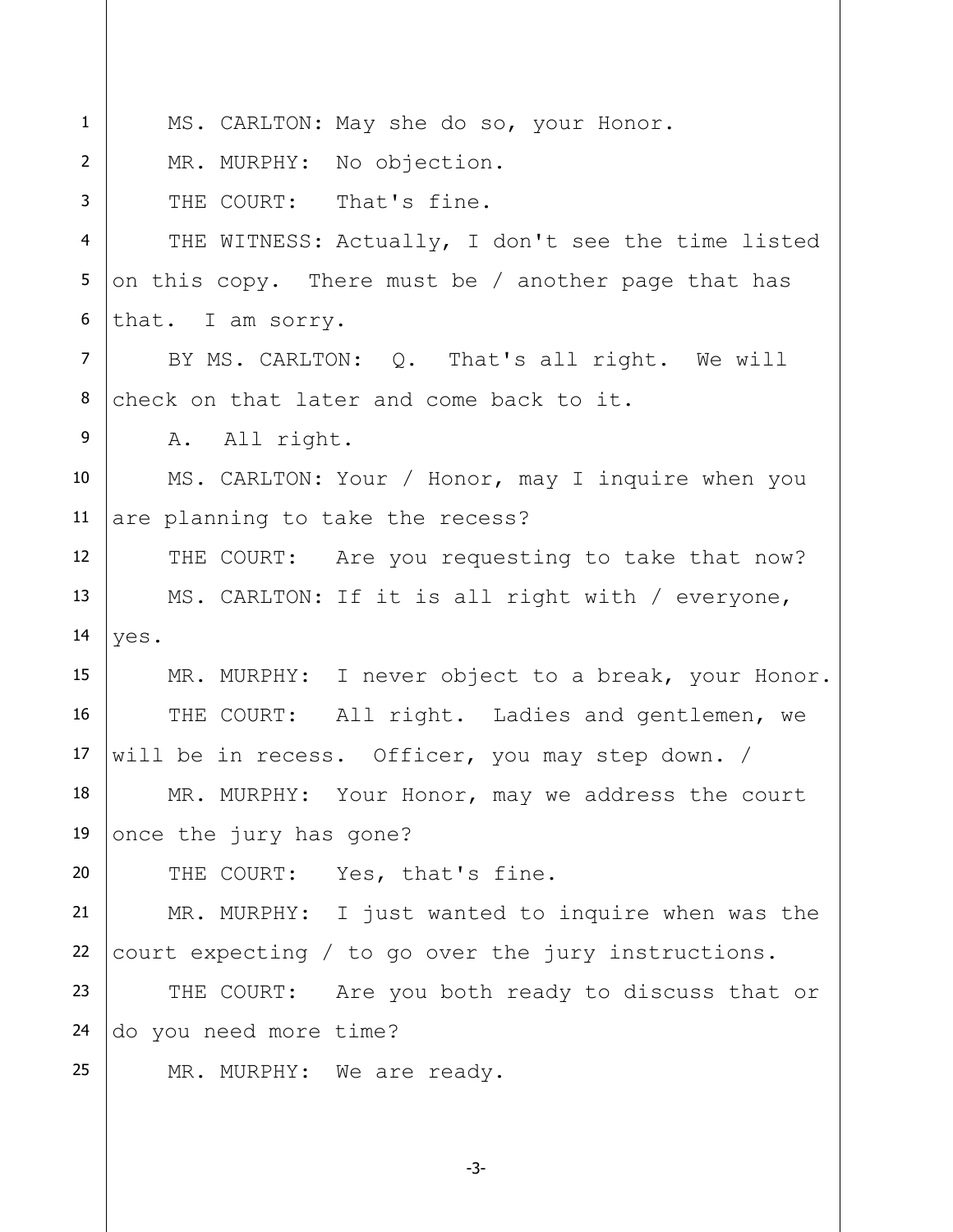| $\mathbf{1}$   |  | MS. CARLTON: Yes, that's fine. / |  |  |
|----------------|--|----------------------------------|--|--|
| $\overline{c}$ |  |                                  |  |  |
| $\overline{3}$ |  |                                  |  |  |
| $\overline{4}$ |  |                                  |  |  |
| $\overline{5}$ |  |                                  |  |  |
| $\overline{6}$ |  |                                  |  |  |
| $\overline{7}$ |  |                                  |  |  |
| $\bf{8}$       |  |                                  |  |  |
| $\overline{9}$ |  |                                  |  |  |
| ${\bf 10}$     |  |                                  |  |  |
| ${\bf 11}$     |  |                                  |  |  |
| $12\,$         |  |                                  |  |  |
| 13             |  |                                  |  |  |
| 14             |  |                                  |  |  |
| $15\,$         |  |                                  |  |  |
| ${\bf 16}$     |  |                                  |  |  |
| $17\,$         |  |                                  |  |  |
| ${\bf 18}$     |  |                                  |  |  |
| $19\,$         |  |                                  |  |  |
| $20\,$         |  |                                  |  |  |
| 21             |  |                                  |  |  |
| 22             |  |                                  |  |  |
| 23             |  |                                  |  |  |
| 24             |  |                                  |  |  |
| 25             |  |                                  |  |  |
|                |  |                                  |  |  |
|                |  |                                  |  |  |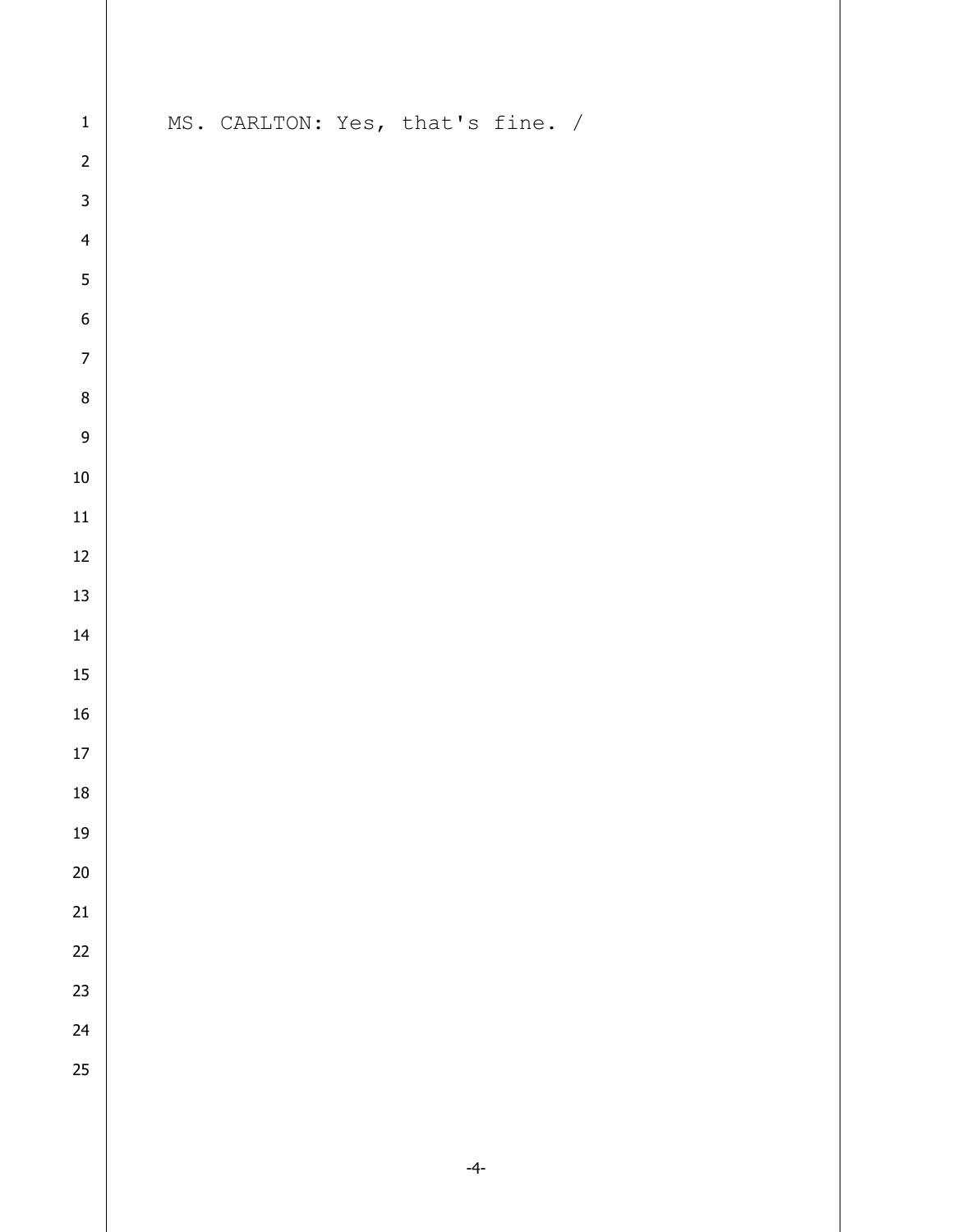1 EXAM

3 4 5 THE COURT: Good morning, ladies and gentlemen. I will remind the witness that you have been previously sworn.

6

11

12

2

THE WITNESS: Thank you.

7 8 THE COURT: Counsel, you can resume with your direct / examination whenever you are ready.

9 10 MS. CARLTON: Thank you. I only have a few questions left from last evening.

THE COURT: Let's proceed.

DIRECT EXAMINATION

13 14 15 BY MS. CARLTON: Q. Officer Porter, do you remember Officer / Hilton asking any questions of the defendant regarding the marijuana?

16 A. Yes, I do.

17 18 Q. And what statements, if any, did the defendant make in regard / to the marijuana?

A. He replied that it was all his.

20 21 22 23 Q. Now, you already testified that you were the person that collected or bagged all the / evidence and took it to Santa Ana and booked it into property; is that right?

A. Yes.

25

24

19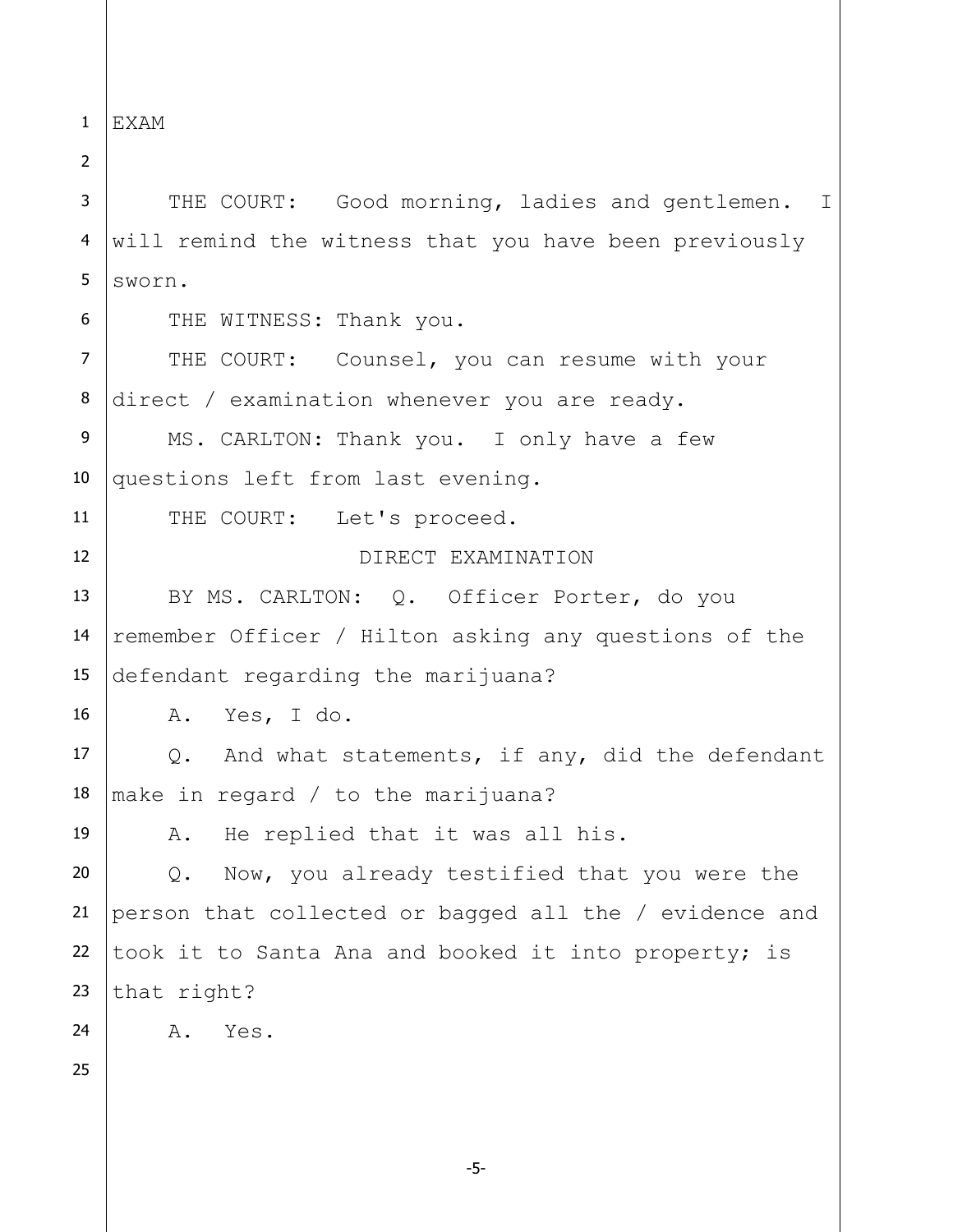1 2 3 4 5 6 7 8 9 10 11 12 13 14 15 16 17 18 19 20 21 22 23 24 25 Q. And who took the marijuana over to the lab, / the Orange County crime lab, to be tested? A. There was only one bag that was analyzed and I was the one who did that. Q. All right. / Who was the person that picked up the bag of marijuana from the lab and brought it to court? A. I also did that. Q. You mentioned / that there was only one bag that was analyzed; is that correct? A. That's correct. Q. And did you do that analysis? A. No, I did not. Q. Okay. / You weren't present when that was done? A. No, that's through the Orange County Sheriff's Department. Q. But, when you brought these bags to the crime lab, / did you have any  $-$  did you weigh them? A. I weighed all of the evidence prior to them being booked at the Santa Ana Police Department. / After they were booked, I didn't weigh it again. Q. You made a list of evidence and prepared a report to that extent? A. Yes, I did. /

-6-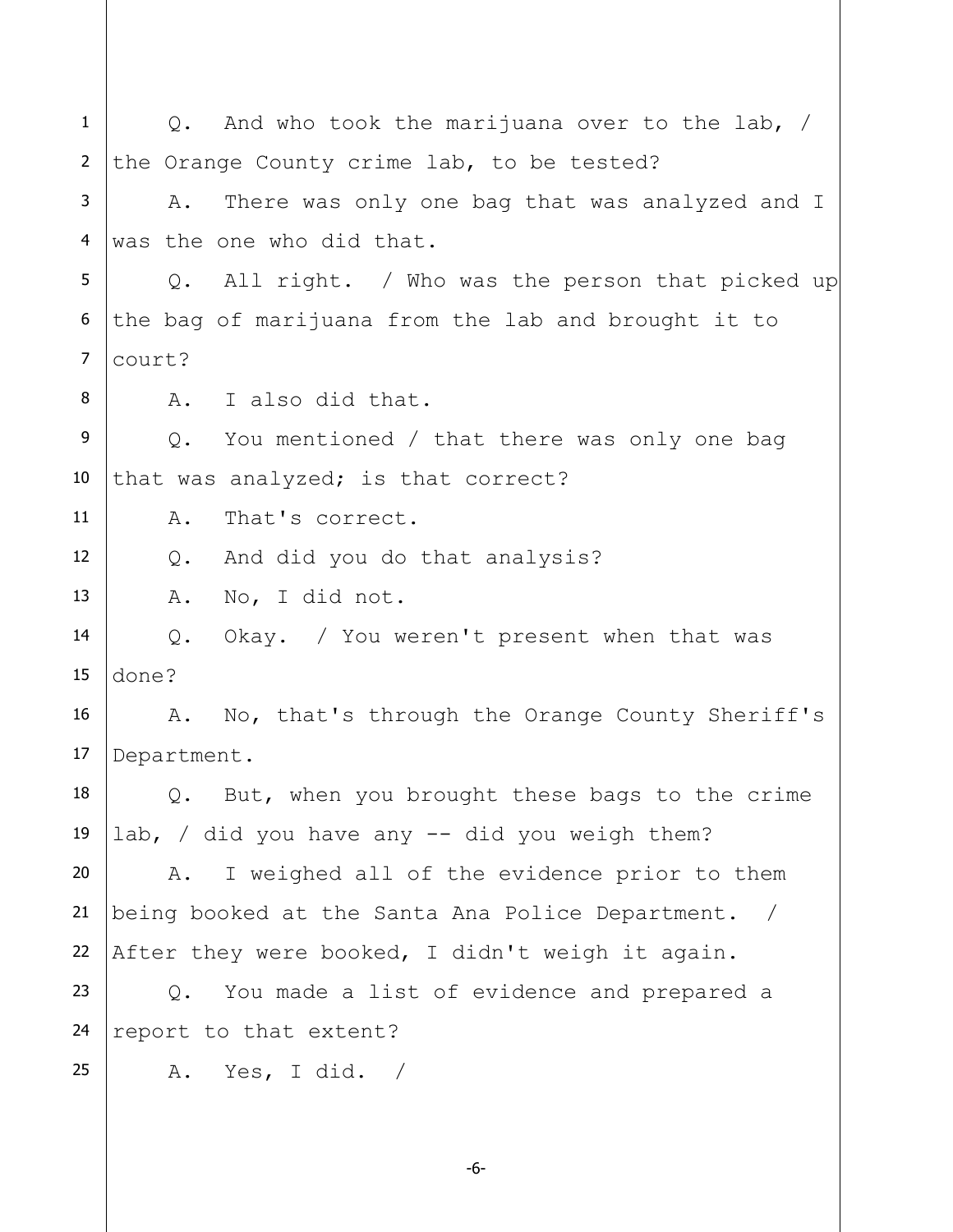1 2 3 4 5 6 7 8 9 10 11 12 13 14 15 16 17 18 19 20 21 22 23 24 25 Q. The list that you made indicates, for instance, an item containing 2.61 ounces of marijuana in one small plastic baggie. Did you weigh / that? Is that the evidence that you weighed, or do you remember? A. Yes, I measured all the marijuana. Q. And it indicates that it was all / in plastic baggies? A. There was some loose marijuana that was discovered on the apartment floor and I preserved that. Q. Officer, when you measured that, did / you weigh it in a bag? A. I don't believe so. That was weighed by itself because that's how it was found. Q. That was about half / an ounce? A. Yes. Q. The rest of the marijuana that is identified as being in plastic baggies with rubber bands, was that evidence maintained in whatever / condition it was found? A. Yes, it was. I didn't disturb how it was originally found. Q. So, all of the amounts that you indicate in your / report are the substance weighed in the bag that it was in when you gathered it; is that right? A. That's correct.

-7-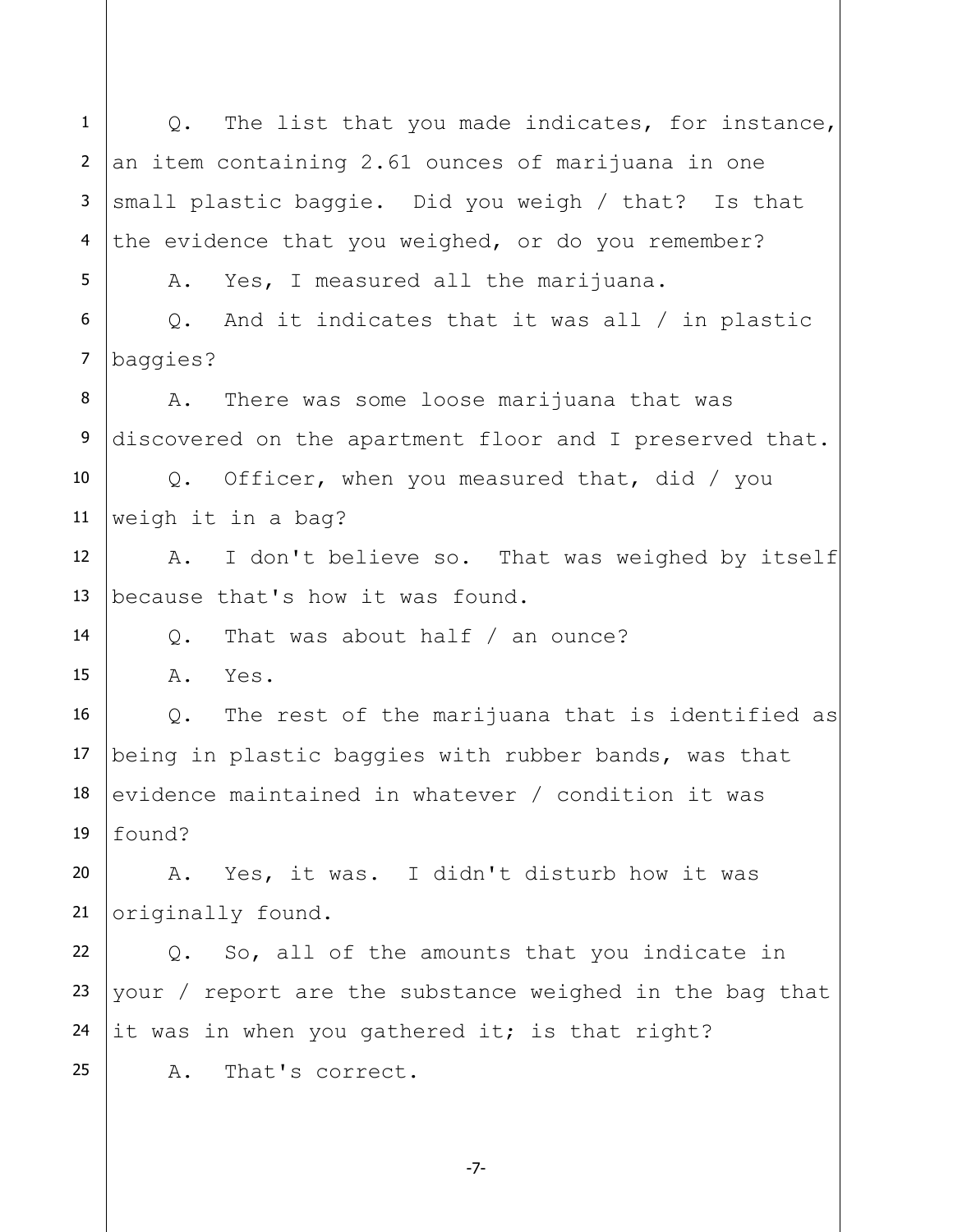1 2 3 4 5 6 7 8 9 10 11 12 13 14 15 16 17 18 19 20 21 22 23 24 25 MS. CARLTON: I have nothing further, / your Honor. THE COURT: Counsel. MR. MURPHY: Thank you. CROSS-EXAMINATION BY MR. MURPHY: Q. Officer, you have no specific training in ballistics or drug detection or anything, do you? A. No, I do not. Q. So, / basically, your job with the police department is to just pick up evidence and make sure that it is properly packaged, if you will, and / then delivering it to the crime lab? A. That's correct. Q. During the process of gathering the evidence, did you perform what's called a gunshot residue test / on the defendant? A. Yes, I did. Q. And can you explain what that involves? A. The gunshot residue test is simply to determine if a person has / possibly fired a gun. It would pick up any debris or anything that was -- any powder that was left on the victim or on the / gun. I mean on the person that fired the gun, not the victim. Q. Perhaps you can explain how the test is performed.

-8-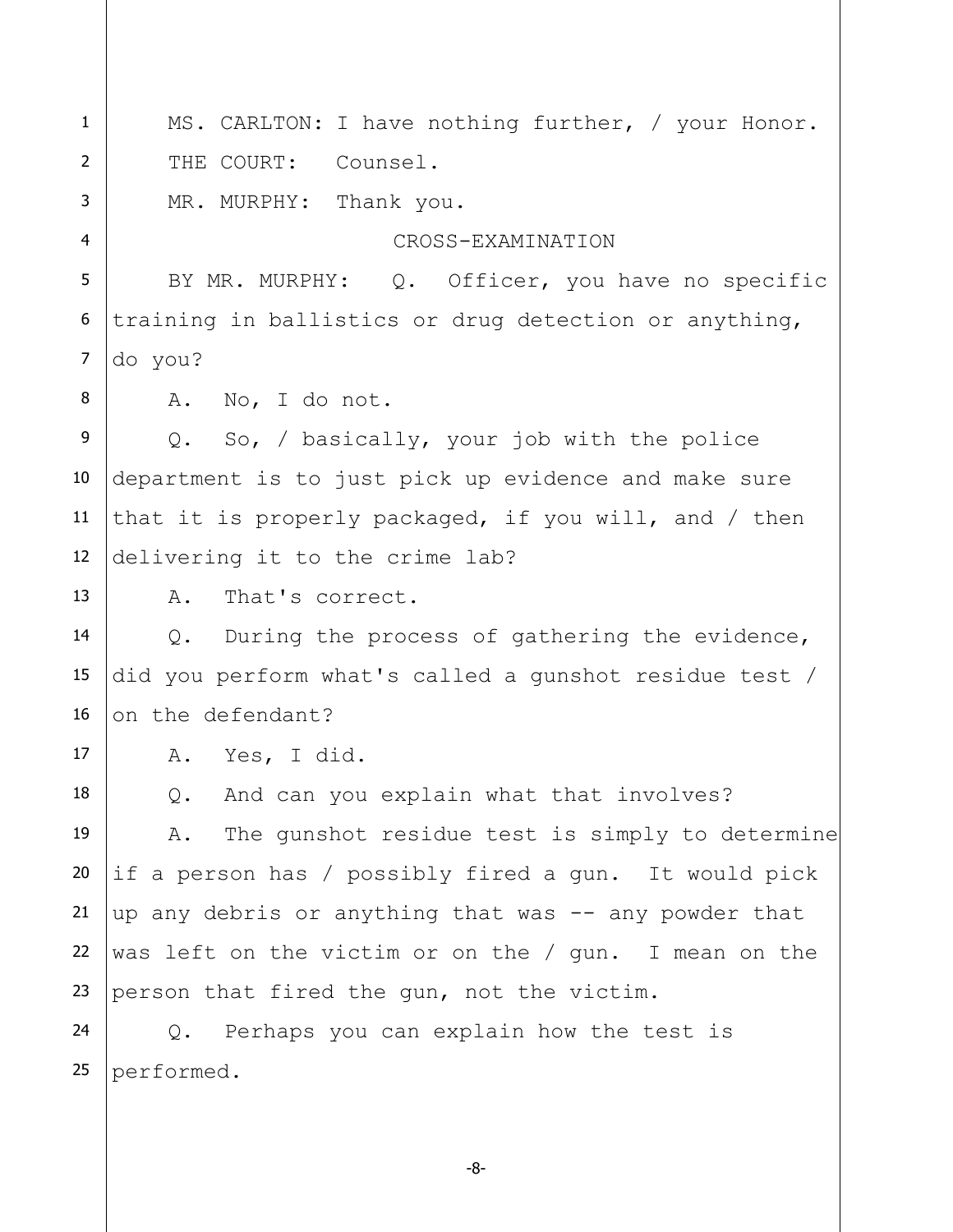| $\mathbf{1}$   | A. Yes, I can. / |  |  |  |  |
|----------------|------------------|--|--|--|--|
| $\overline{c}$ |                  |  |  |  |  |
| $\overline{3}$ |                  |  |  |  |  |
| $\overline{4}$ |                  |  |  |  |  |
| $\overline{5}$ |                  |  |  |  |  |
| $\overline{6}$ |                  |  |  |  |  |
| $\overline{7}$ |                  |  |  |  |  |
| $\overline{8}$ |                  |  |  |  |  |
| $\overline{9}$ |                  |  |  |  |  |
| 10             |                  |  |  |  |  |
| 11             |                  |  |  |  |  |
| $12$           |                  |  |  |  |  |
| 13             |                  |  |  |  |  |
| 14             |                  |  |  |  |  |
| $15\,$         |                  |  |  |  |  |
| 16             |                  |  |  |  |  |
| $17\,$         |                  |  |  |  |  |
| 18             |                  |  |  |  |  |
| $19\,$         |                  |  |  |  |  |
| $20\,$         |                  |  |  |  |  |
| 21             |                  |  |  |  |  |
| 22             |                  |  |  |  |  |
| 23             |                  |  |  |  |  |
| 24             |                  |  |  |  |  |
| 25             |                  |  |  |  |  |
|                |                  |  |  |  |  |
|                |                  |  |  |  |  |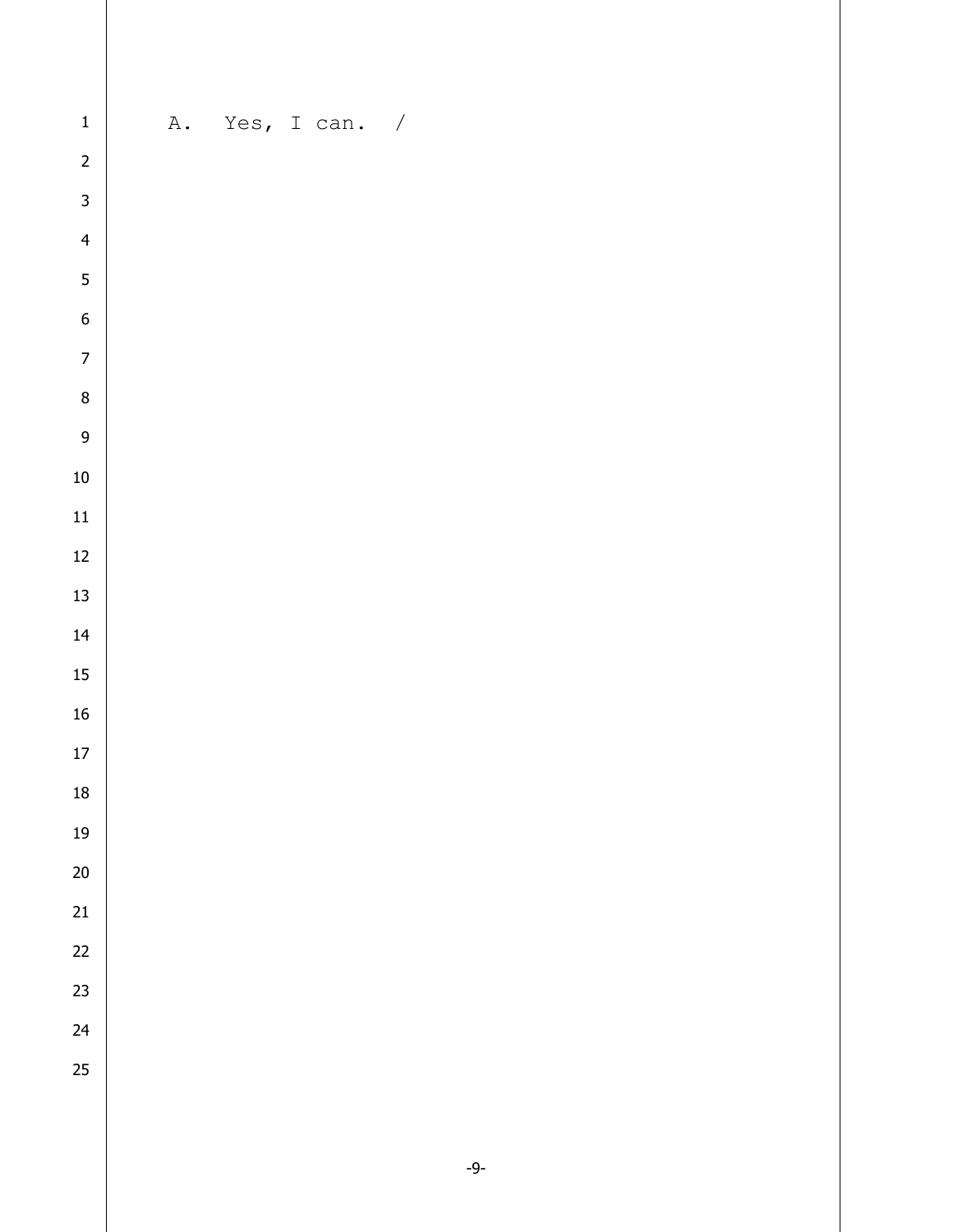1 BEGIN TYPING

2

3 4 5 6 7 8 9 10 11 12 13 14 15 16 17 18 19 20 21 22 23 24 25 BY MR. MURPHY: Q. How is the test conducted? A. We are provided an evidence kit from the Orange County Sheriff's Department. Basically, it is some little sticky vials that / are placed on the hands to stick to any type of debris that is left. Q. And then there is a process whereby you put bags / or something over the individual's hands? A. Yes. That would be the initial process to preserve the person's hands. You would cover them with a bag / so that if anything did fall off the hands, it would land in the bag. Then, after that, you would also try to remove evidence / from his hands. Q. Okay. And was Mr. Gomez the only person on whom you performed that test? A. Are you asking about just that one day? Q. Yes, I'm / speaking of just that day. It is not within your purview to actually do that analysis? A. No, I do not do the analysis. / I just perform the test. Q. When you were at the police station with Mr. Gomez, were you in the room the entire time that Officer / Hilton was talking to him? A. During the interview, yes.

-10-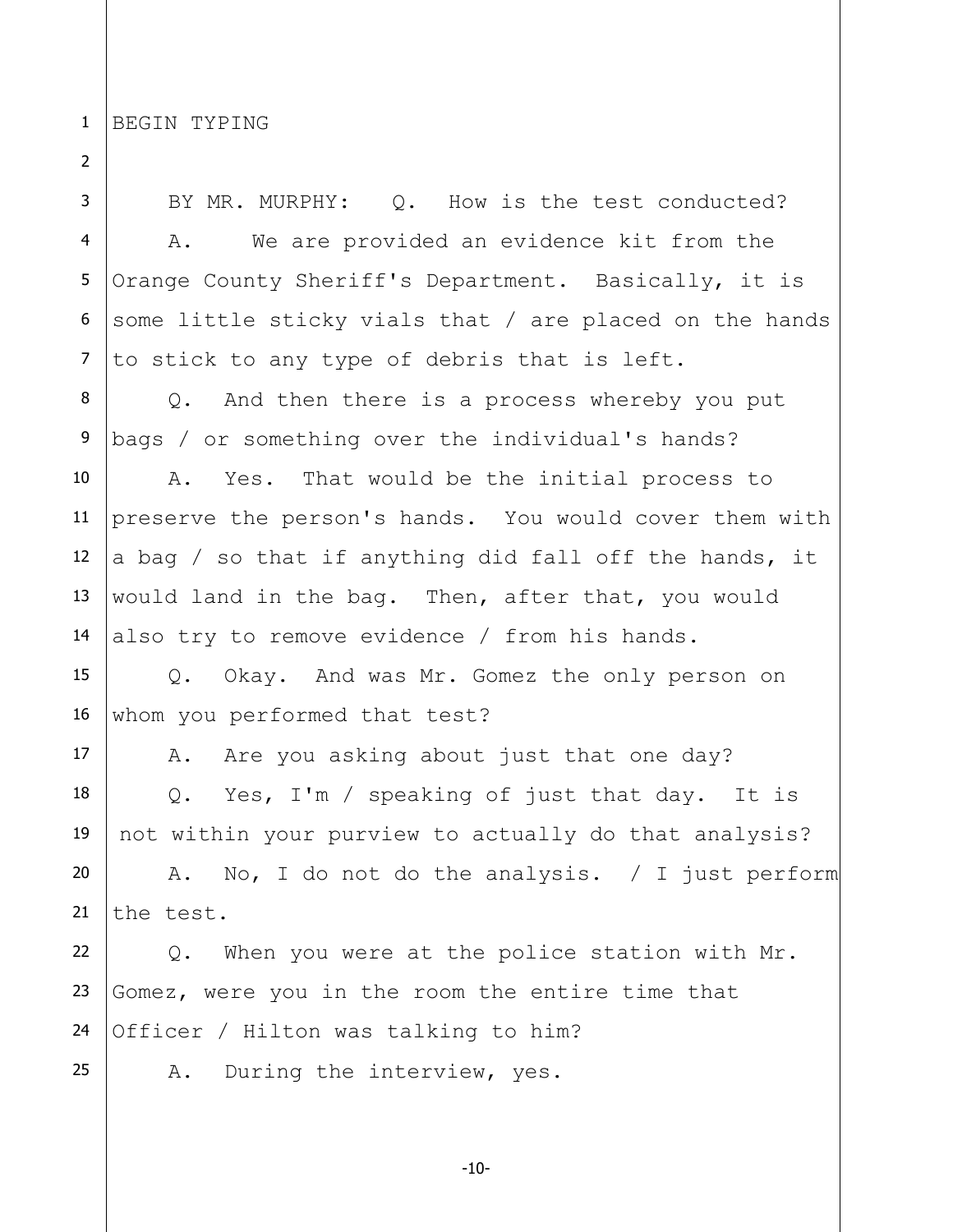1 2 Q. Were you the individual who actually did the translating?

3

25

A. Yes, I did.

4 5 6 7 Q. And was someone there / taking down notes? Other than Officer Hilton, was there anyone there either tape recording this conversation or taking it down in shorthand?

8 9 A. I don't believe so. / I only saw him taking notes. I didn't see a tape recorder.

10 11 Q. That would be Officer Hilton taking notes? A. Yes.

12 13 14 THE COURT: Counsel, excuse me for a / brief question here. Did you take any notes of your own? THE WITNESS: No, I did not.

15 16 17 THE COURT: Did you, independent of Officer Hilton, actually interrogate Mr. Gomez / at all? THE WITNESS: No, I did not.

18 19 20 21 THE COURT: So you did not have any opportunity where it was just the two of you in an interview room / where you were asking him questions with respect to this incident?

22 23 24 THE WITNESS: No, your Honor. The questions that were asked were only the ones that Officer / Hilton requested that I ask him.

THE COURT: Thank you.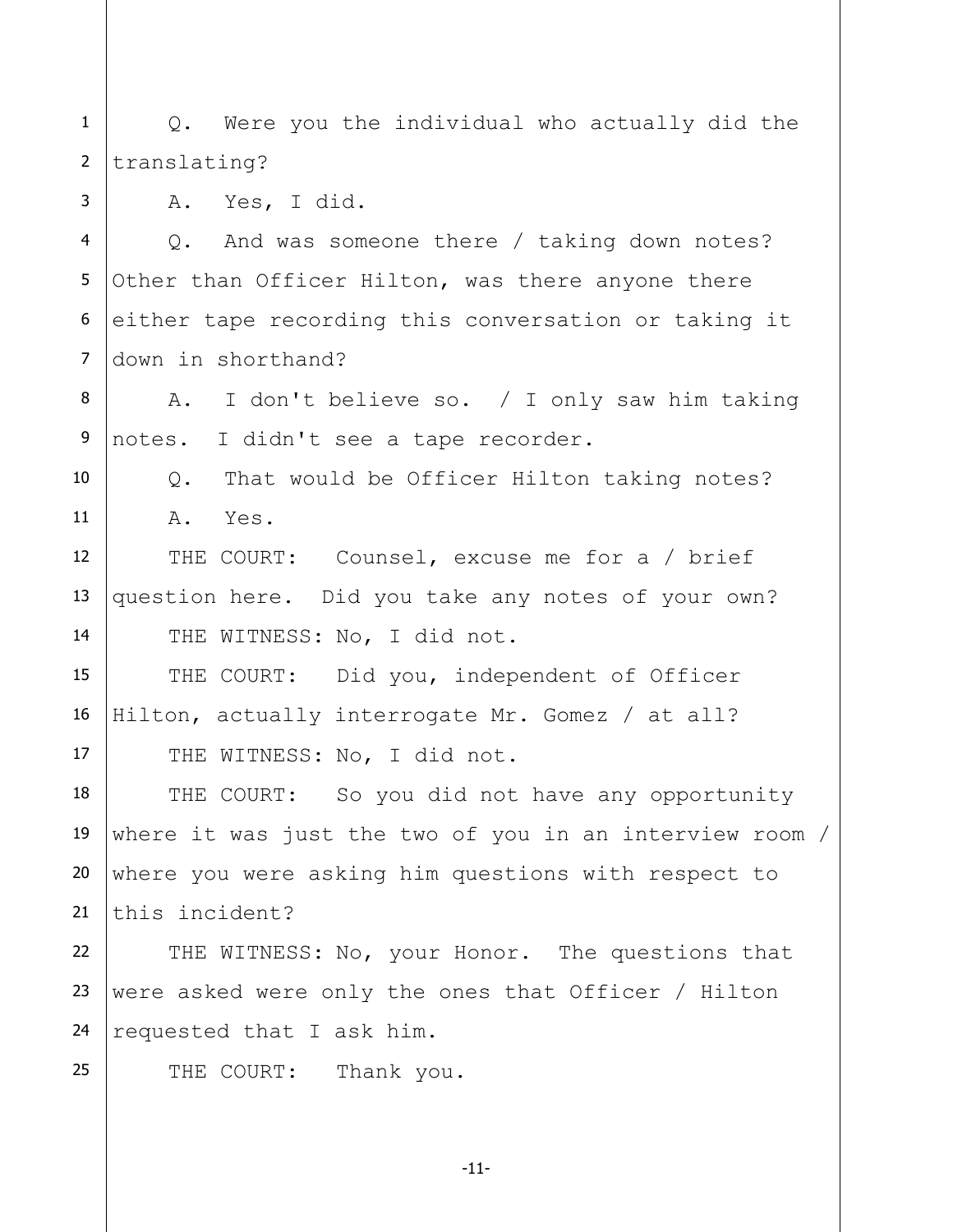1 2 3 4 5 6 7 8 9 10 11 12 13 14 15 16 17 18 19 20 21 22 23 24 25 BY MR. MURPHY: Q. Okay. You reviewed Officer Hilton's report? A. Yes, I did. Q. You were there the entire time that this / interview was being conducted? A. Yes, I was. Q. Your testimony is that Mr. Gomez said, "The marijuana is all mine"? Is that what he said? A. That's / correct. Q. He didn't say, "It is mine and I am going to sell some of it," or "It is mine and I am going to / give it away," or anything of that nature? A. No, he did not. Q. He just said, "It is all mine"? A. Right. Q. Did Officer Hilton ask Mr. / Gomez, if you recall, any questions with regards to firing the gun? A. Yes, he did. Q. And did Mr. Gomez deny firing the gun? A. He denied / firing the .45 automatic gun. Q. Officer Porter, that afternoon when you collected the shell casings from the area, could you tell at that time what / caliber those were? A. No, I could not.

-12-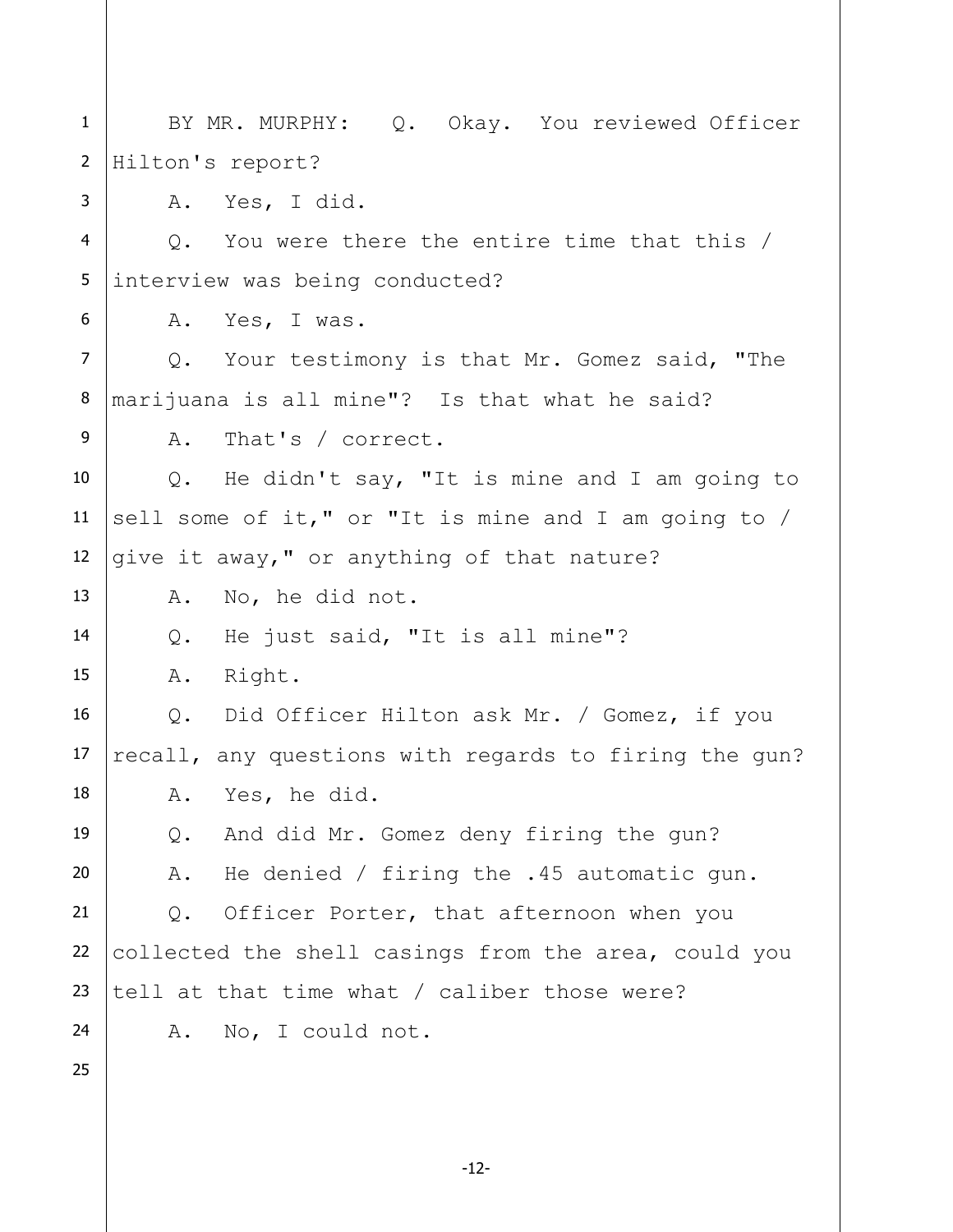1 2 3 Q. And when you gathered the evidence -- well, you were responsible for gathering the other bullets; is that right? /

A. Correct.

5

4

6

Q. Could you tell just by looking at them what

caliber they were?

7 8 9 10 11 12 A. The ones that had shell casings that were collected outside -- I could / not identify those. There was a box that was collected out of the closet, and I identified those as being a .38 Special caliber bullet. / There was a single bullet found on the bed that I could not identify.

13 14 15 THE COURT: For clarification, you identified the .38 caliber because it actually said / that on the box? THE WITNESS: That's correct.

16 17 THE COURT: It had the caliber written on the box? THE WITNESS: That's right.

18 19 20 BY MR. MURPHY: Q. All right. The gun that you found on the  $/$  bed  $-$  did you actually remove that from the bed?

21 A. Yes, I did.

22 23 24 Q. Were you wearing any kind of protective covering on your hands, any gloves / or something? A. Yes, latex gloves.

25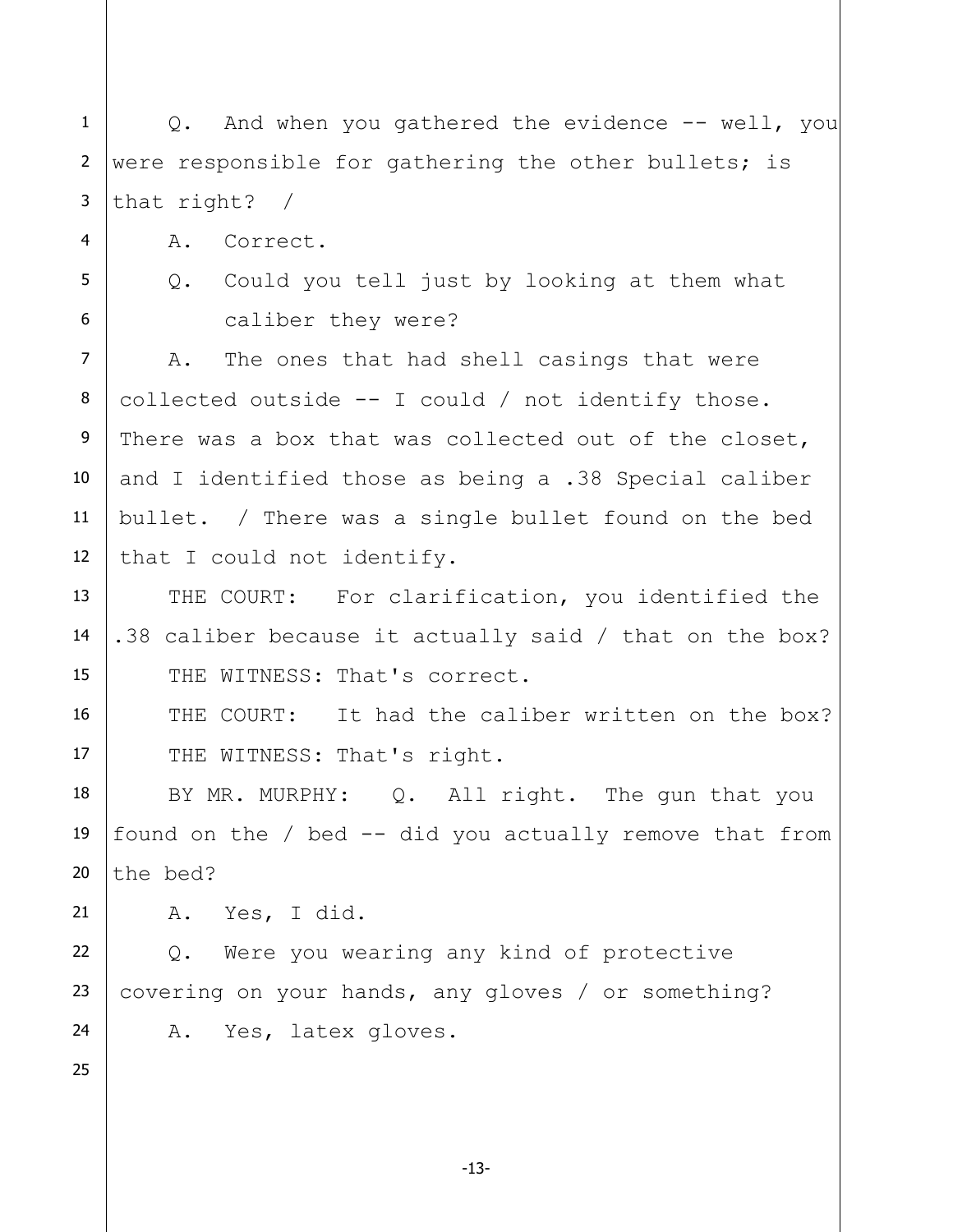1 2 3 4 5 6 7 8 9 10 11 12 13 14 15 16 17 18 19 20 21 22 23 24 25 Q. Did you wear latex gloves to gather all the evidence that you collected that day? A. Yes. Q. Would that include all / the bags of marijuana that you retrieved from the apartment? A. Yes, it absolutely would. Q. So as soon as you arrived at the scene, you put / on latex gloves and began to gather evidence? A. When I began collecting evidence, that's when I placed the gloves on. Q. Okay. You mentioned weighing the / evidence. What kind of scales are used to do that? A. Our office provides us with a scale. It is kept in our crime lab. I / am not familiar with the calibrations or any other identification of the scale. Q. So you don't know when it had last been calibrated or anything / of that nature? A. No, I do not. Q. Do you remember what kind of a container you put the loose marijuana in? Was it a paper / bag or possibly a plastic baggie? A. It was a brown paper bag. A lunch sack. Q. Like a lunch sack? A. Yes.

-14-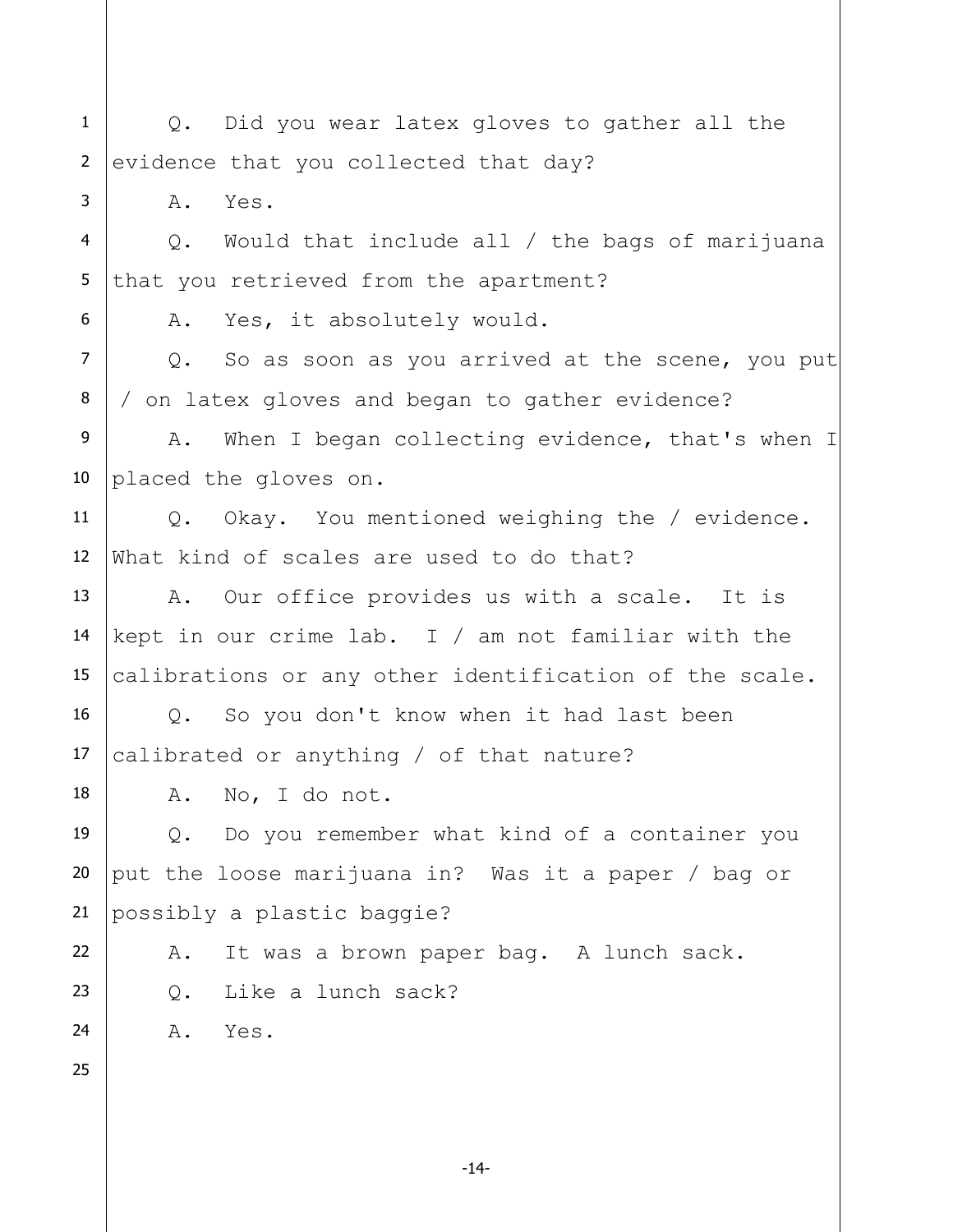1 2 3 4 5 6 7 8 9 10 11 12 13 14 15 16 17 18 19 20 21 22 23 24 25 Q. So the half ounce would / include the weight of that lunch sack; is that correct? A. No, I believe I just weighed that by itself, because that's how I originally found / it. That was loose on the floor. Q. Did you subsequently scrape the marijuana off the scale and into the bag? A. Yes. Q. When you discovered it / on the floor, what did you put it in? A. I believe at that time I collected it inside of the trash bag, inside of the / brown paper bag. Q. Do you carry those bags with you whenever you are dispatched for investigation purposes? A. Yes, I do. Q. So your responsibility in connection / with this case was merely to gather the physical evidence, to record your findings, and to ensure that the evidence was retained by your department? / A. That's correct. I collected the evidence and entered it into property storage. I also photographed it. Q. And did you have any -- maybe Ms. Carlton asked / you this question. I apologize if she did.

-15-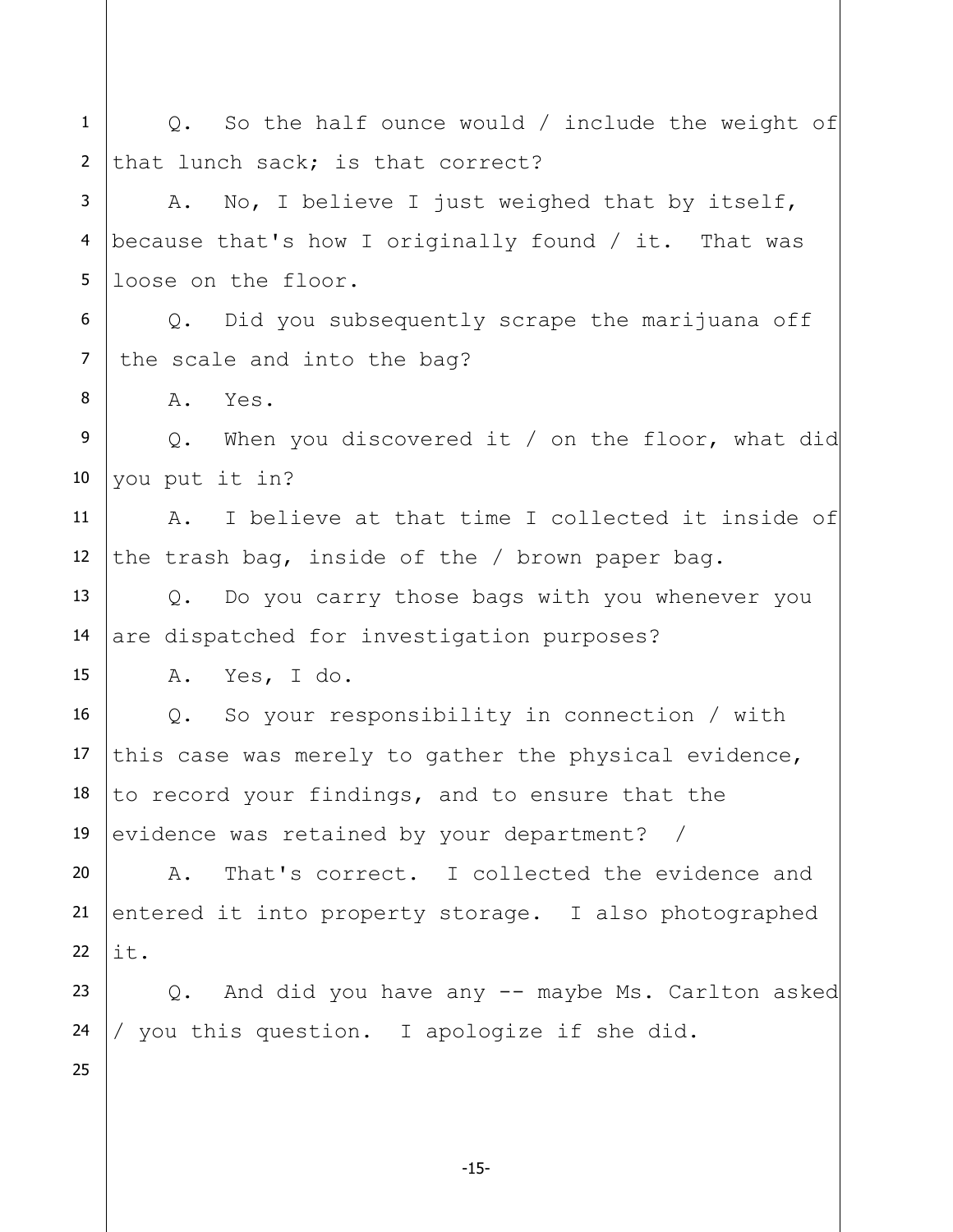| $\mathbf{1}$      |                                                        |  |  |  |  |  |  |  |  |
|-------------------|--------------------------------------------------------|--|--|--|--|--|--|--|--|
|                   | Did you yourself transport all of this                 |  |  |  |  |  |  |  |  |
| $\overline{2}$    | evidence after the original booking date? Did you take |  |  |  |  |  |  |  |  |
| 3                 | it / to the crime lab, in other words?                 |  |  |  |  |  |  |  |  |
| $\overline{4}$    | A. Yes, I did.                                         |  |  |  |  |  |  |  |  |
| 5                 | THE COURT: When did you do that?                       |  |  |  |  |  |  |  |  |
| 6                 | THE WITNESS: I wrote down some notes here. I had       |  |  |  |  |  |  |  |  |
| $\overline{7}$    | to call / my lab this morning to get the dates that it |  |  |  |  |  |  |  |  |
| 8                 | was taken over there. The marijuana was transported on |  |  |  |  |  |  |  |  |
| 9                 | April 25 at 9:00 o'clock in / the morning.             |  |  |  |  |  |  |  |  |
| 10                | THE COURT: You did that yourself, personally?          |  |  |  |  |  |  |  |  |
| 11                | THE WITNESS: Yes, I did.                               |  |  |  |  |  |  |  |  |
| $12 \overline{ }$ | BY MR. MURPHY: Q. And as part of doing that, it        |  |  |  |  |  |  |  |  |
| 13                | is your responsibility to check it out of / Santa Ana  |  |  |  |  |  |  |  |  |
| 14                | and transport it to the crime lab?                     |  |  |  |  |  |  |  |  |
| 15                | A. Yes, it is.                                         |  |  |  |  |  |  |  |  |
| 16                | Q. The identification tags reflect whenever            |  |  |  |  |  |  |  |  |
| 17                | someone checks the evidence out for review and / when  |  |  |  |  |  |  |  |  |
| 18                | it's checked back in; correct?                         |  |  |  |  |  |  |  |  |
| 19                | A. Yes, that's correct.                                |  |  |  |  |  |  |  |  |
| 20                | And since you delivered it to the lab, have you<br>Q.  |  |  |  |  |  |  |  |  |
| 21                | had -- except for today or yesterday, / did you have   |  |  |  |  |  |  |  |  |
| 22                | any other contact with the evidence?                   |  |  |  |  |  |  |  |  |
| 23                | No, I did not.<br>Α.                                   |  |  |  |  |  |  |  |  |
| 24                | Q. But it was you who actually picked up the one       |  |  |  |  |  |  |  |  |
| 25                | large envelope / and brought it for trial?             |  |  |  |  |  |  |  |  |

-16-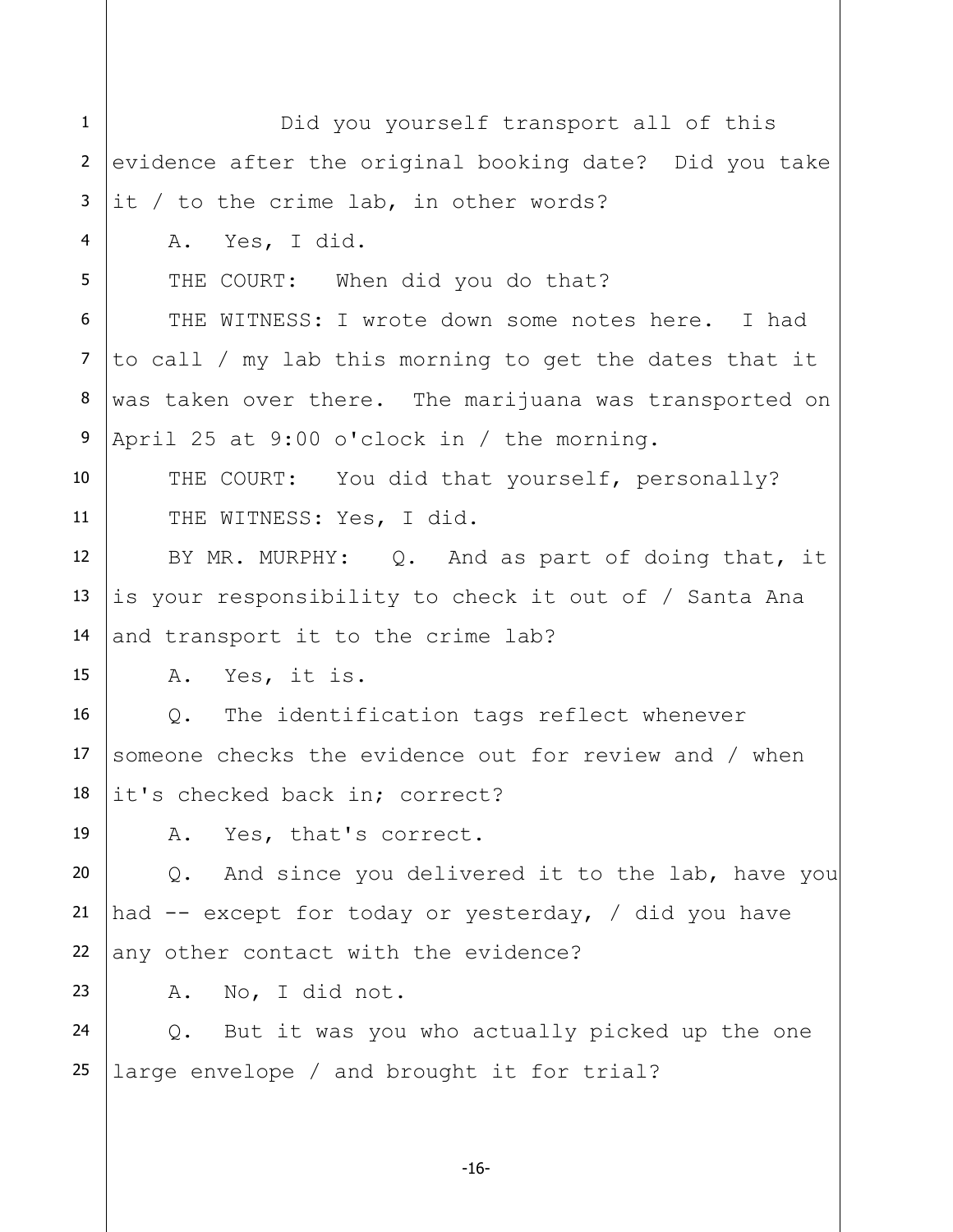1 2 3 4 5 6 7 8 9 10 11 12 13 14 15 16 17 18 19 20 21 22 23 24 25 A. Yes, that's correct. Q. Did you pick up all of them? A. There was only one bag that was analyzed. Q. And that's / the evidence you retrieved and brought to court yesterday? A. Correct. MR. MURPHY: Nothing further, your Honor. Thank you. THE COURT: Any redirect examination? MS. CARLTON: Briefly, your Honor. REDIRECT EXAMINATION BY MS. CARLTON: Q. Officer Porter, when / you say that you weighed the marijuana in the baggie, you are not talking about the brown bag, are you? You are talking about the / clear sandwich bag that's like this one that you see today? A. Yes. Q. That is People's 13? A. That's correct. Q. You are talking about the plastic sandwich / baggies, not the brown bags that they are contained in; right? A. All the marijuana was weighed in the plastic baggies they were found in, except / for the additional marijuana that was loose in the apartment. So I had to

-17-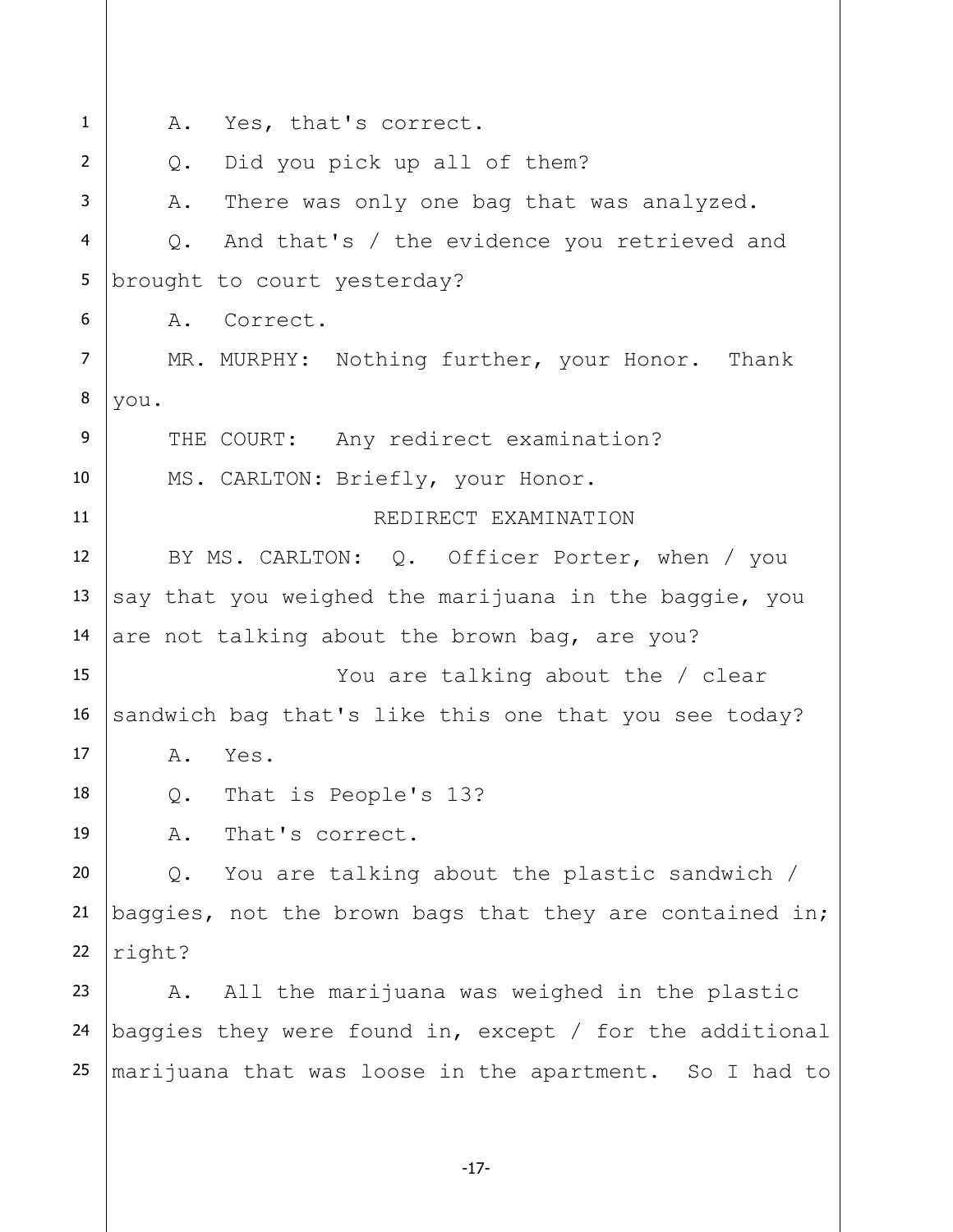1 2 3 4 5 6 7 8 9 10 11 12 13 14 15 16 17 18 19 20 21 22 23 24 25 preserve that in my own bag, and then I weighed it / in that brown bag. MS. CARLTON: I have nothing further, your Honor. THE COURT: Okay. MR. MURPHY: Nothing further. I believe we are ready for the defense witnesses. MS. CARLTON: Your Honor, I'm / sorry. I neglected to go into something on direct. May I reopen direct briefly? THE COURT: Yes, you may. MS. CARLTON: I apologize, Mr. Murphy. MR. MURPHY: No problem. Go ahead. / REDIRECT EXAMINATION BY MS. CARLTON: Q. Now, are you familiar with the area around Sunview Drive in the city of Santa Ana? A. Yes. Q. How is it that you are familiar with / that area? A. Well, I was born and raised two blocks away. I had to walk through that area to go to high school every morning. / I have been an officer for Santa Ana for a number of years and have made several hundred arrests in that area for narcotics.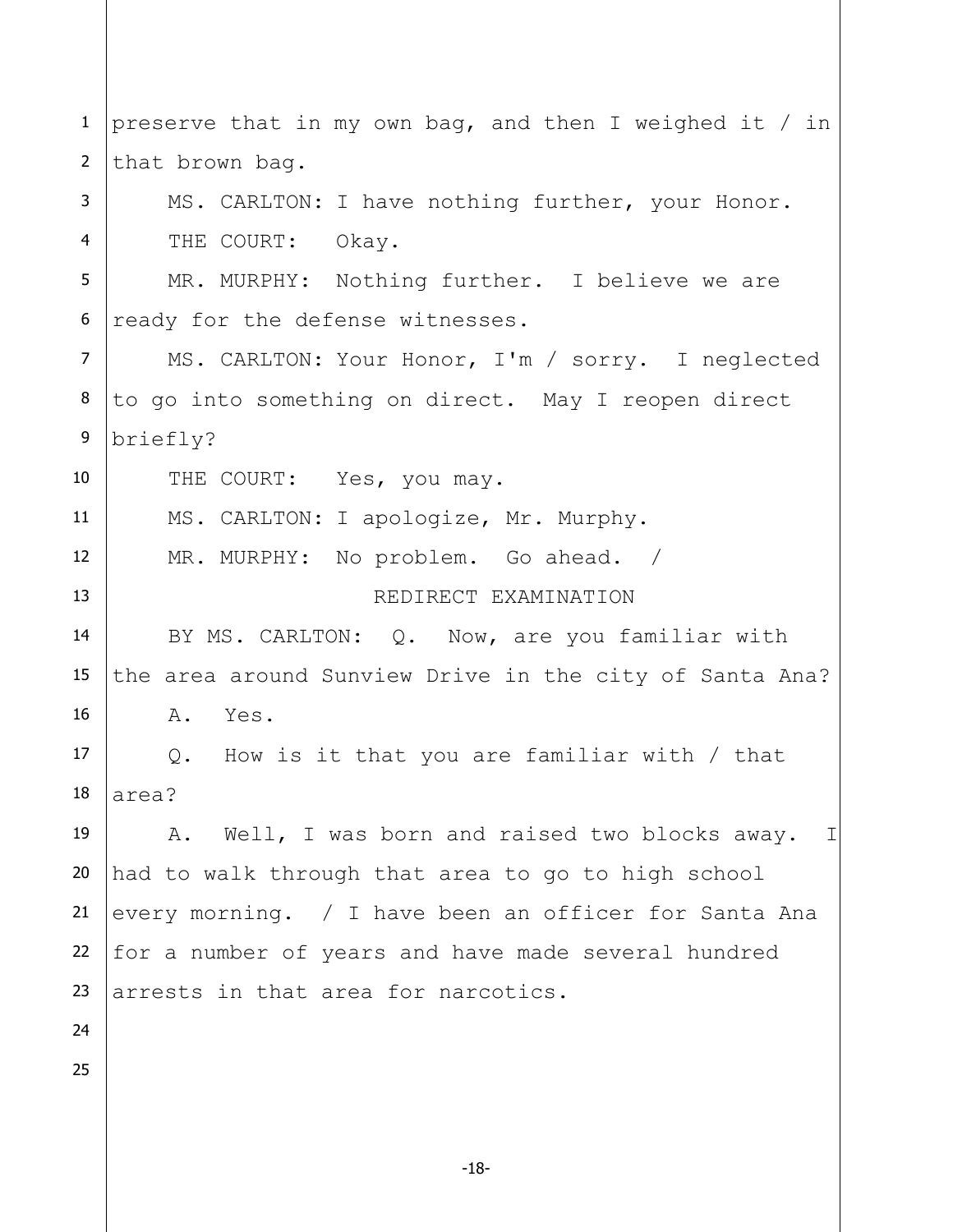1 2 3 4 5 6 7 8 9 10 11 12 13 14 15 16 17 18 19 20 21 22 23 24 25 Q. Would / you characterize that area as a high narcotics area, or perhaps a high crime area? How would you characterize that area? A. I would say smaller / dope sales occurring in that area. Q. What do you mean when you say "smaller dope sales"? A. Customers would drive up or walk up into the / area knowing that they can find people selling drugs on the street. Q. All right. What type of drugs are found in that neighborhood, if you / know? A. Cocaine, speed, and marijuana. Q. Were you also present or did you know that two firearms were found on the bed in the bedroom, one / being a .45 caliber -- MR. MURPHY: Objection, your Honor. Leading the witness. THE COURT: As to where it was observed? MR. MURPHY: Whether the officer was actually aware. MS. CARLTON: I will rephrase / the question. THE COURT: All right. BY MS. CARLTON: Q. Did you see a weapon in the bedroom?

-19-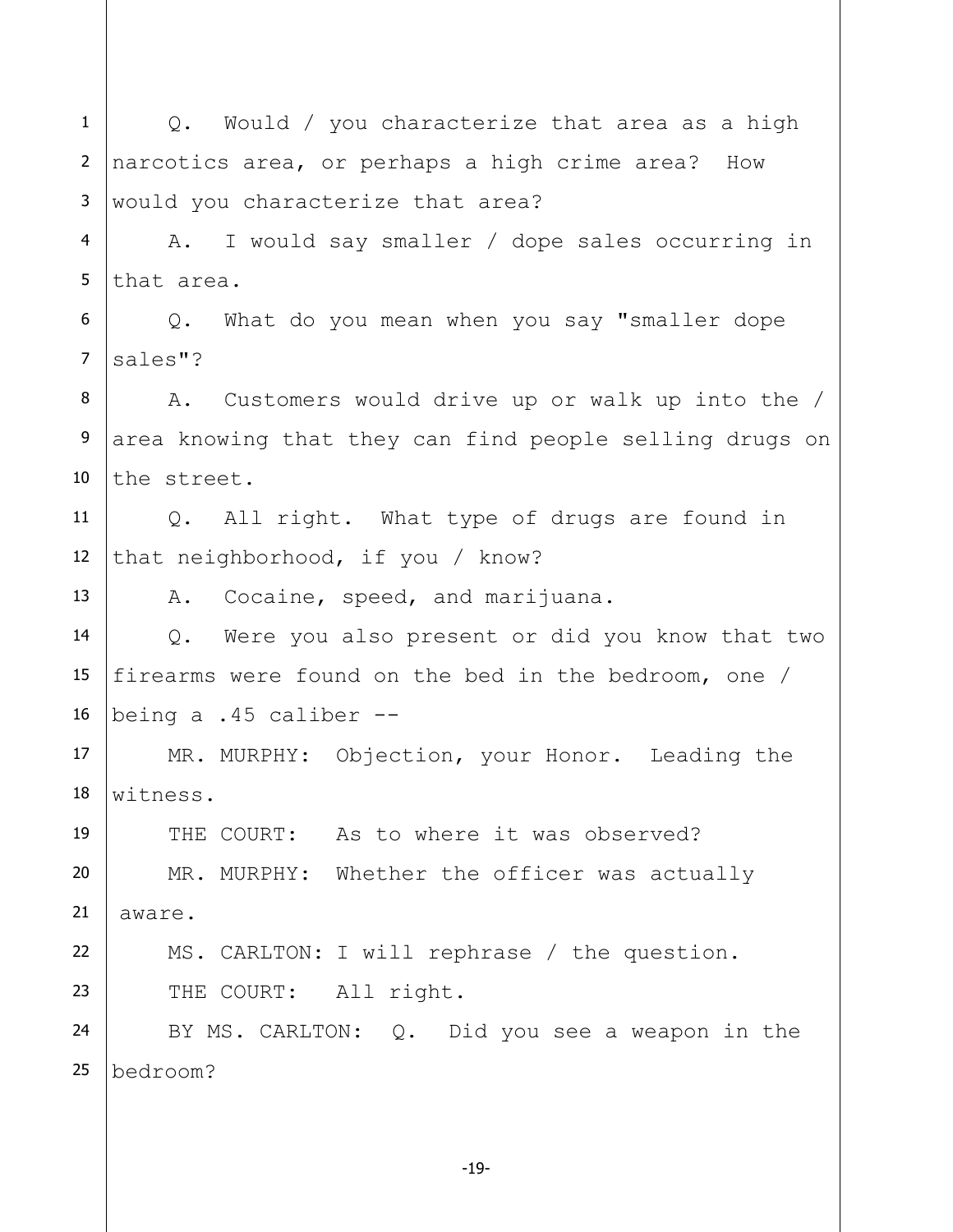1 2 3 4 5 6 7 8 9 10 11 12 13 14 15 16 17 18 19 20 21 22 23 24 25 A. Yes. Q. Do you know where that weapon was located? A. Yes. Q. Where? A. On the / bed. MS. CARLTON: Nothing further. THE COURT: Mr. Murphy, you can cross-examine. RECROSS-EXAMINATION BY MR. MURPHY: Q. Now, you have previously described that area as having some gang activity; is that correct? A. There has / been some gang activity. There is a gang that was popular two or three years ago, and there are gang situations reported on a fairly / regular basis in that area. Q. And are those situations involving the use of firearms? A. They have in the past, yes. Q. Have you ever talked to / individuals in the area who say that they keep a gun for self-protection? A. Usually as they are going off to jail, yes. Q. Were you present / when the door was kicked down? A. I was outside the apartment. Q. Did you watch that happen?

-20-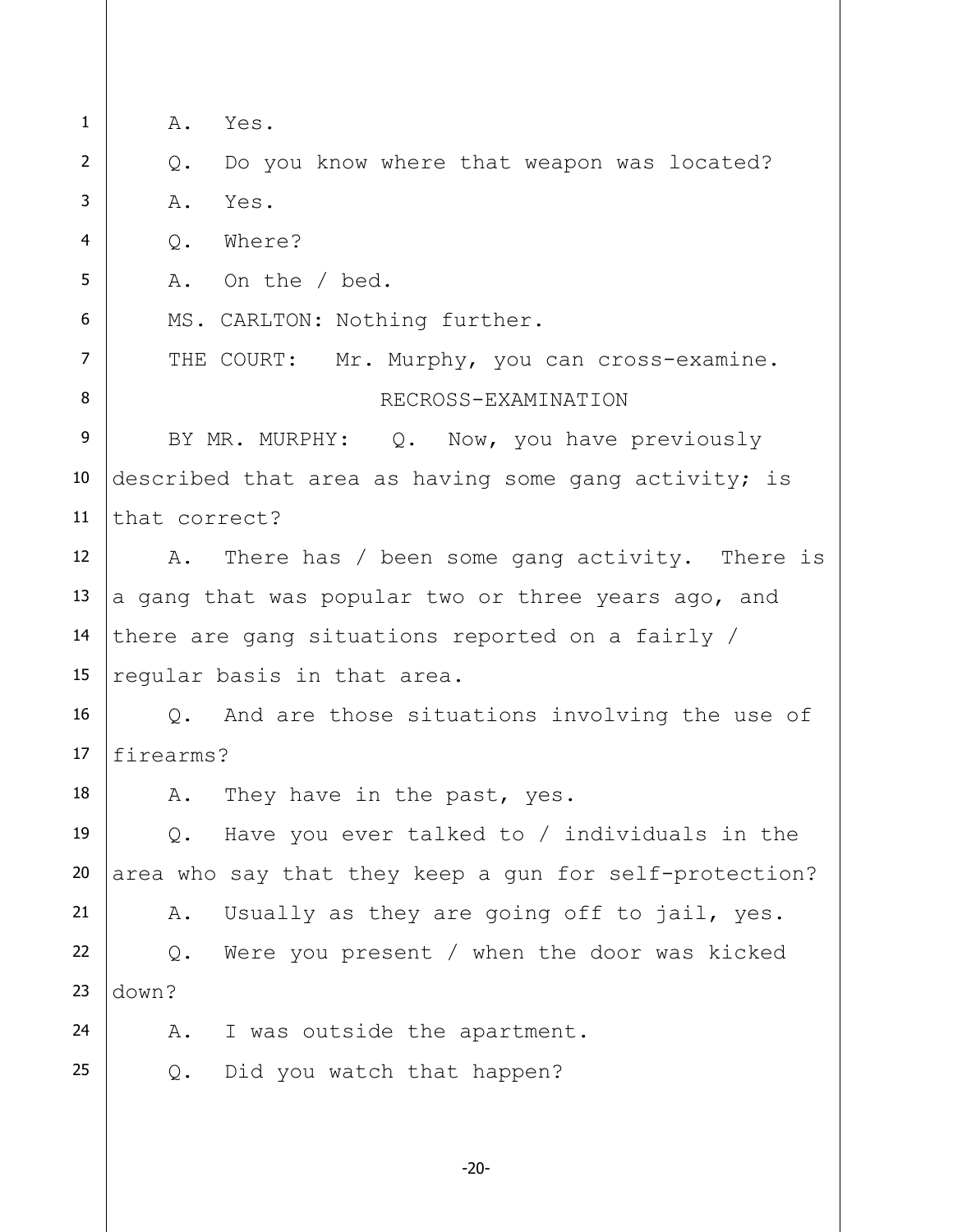1 2 3 4 5 6 7 8 9 10 11 12 13 14 15 16 17 18 19 20 21 22 23 24 25 MS. CARLTON: I am going to object. Are we talking about / the front door or southeast bedroom door? THE COURT: Front door. THE WITNESS: Yes. BY MR. MURPHY: Q. So you watched it happen? A. Yes. Q. Did you examine the lock mechanism on that door / at all? A. I examined the damage because it is part of my responsibility as a supervisor. I document any personal property damage where we could / be liable at a later time. But I don't recall checking to see if the door was locked or unlocked. Q. Do you recall what kind / of a lock it was? A. No. Q. You don't recall whether or not it was one that had a deadbolt that required  $-$  well, one that had / to be unlocked with a key, or  $-$ - strike that. There was damage to the lock mechanism; is that correct? A. The lock was broken. Q. Did you / remove the lock or have anyone take the lock from the door to keep it for evidence? A. No.

-21-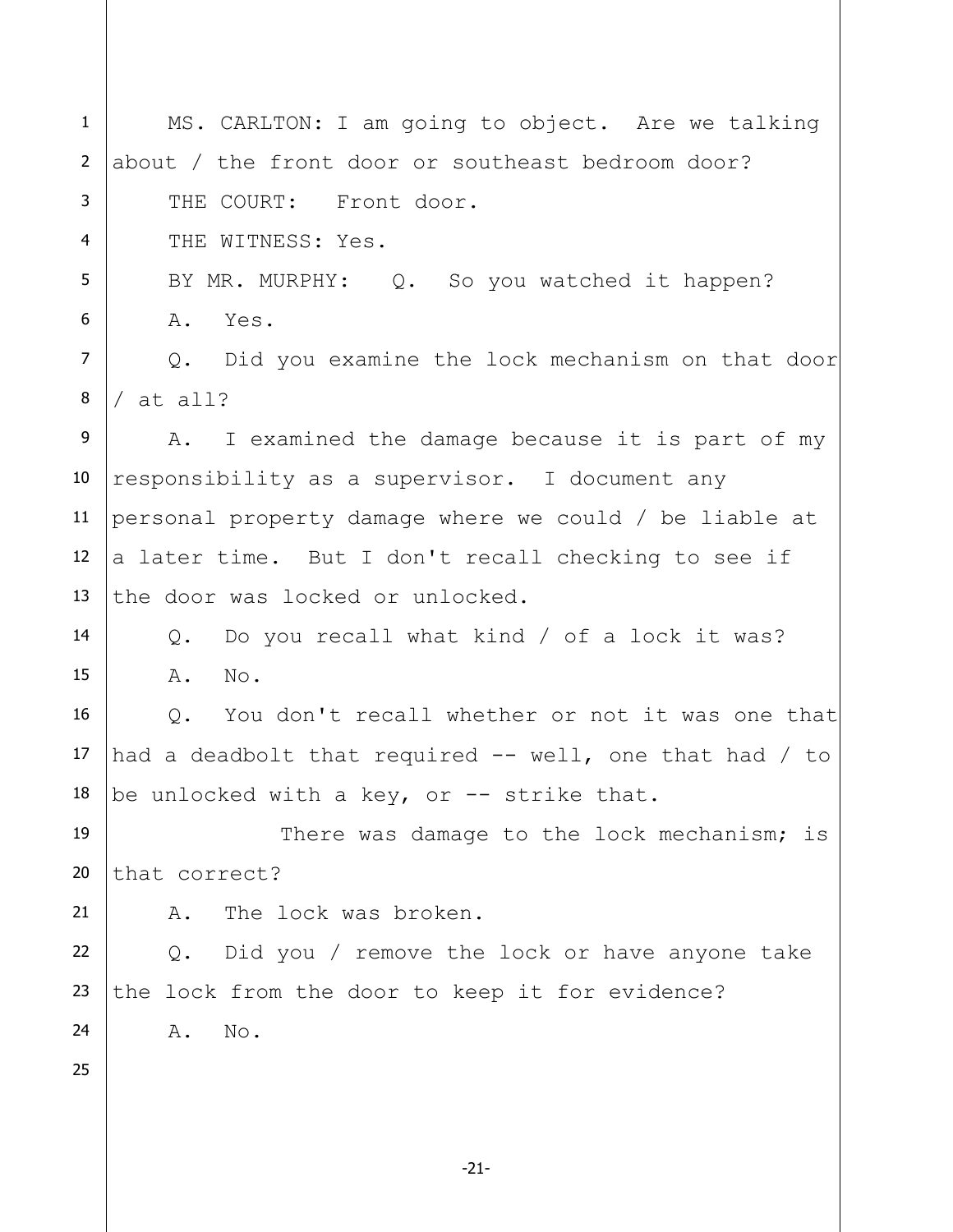1 2 3 4 5 6 7 8 9 10 11 12 13 14 15 16 17 18 19 20 21 22 23 24 25 Q. Did you ever have any contact with / the residents of that apartment at a later time with respect to repairing that door? A. No. Q. Did you have any knowledge as to whether or / not anyone in your department had any contact with any of the residents? A. No, I don't. Q. So at this time, Officer Porter, you don't know / who the usual residents were, or who any of the other residents were at 1529 Sunview? A. That's correct, sir. MR. MURPHY: Nothing further. THE COURT: Counsel. MS. CARLTON: Nothing further, / your Honor. THE COURT: I just have a question before the witness leaves. We have had exhibits marked for identification and some entered into evidence already. I / notice, however, there are some bags here that are not marked. Are you planning on offering them, or is the witness taking them back to / the station? MS. CARLTON: Your Honor, I have no further physical evidence. I can't speak for defense counsel. MR. MURPHY: I don't have any need for those bags, and / I won't be offering them.

-22-